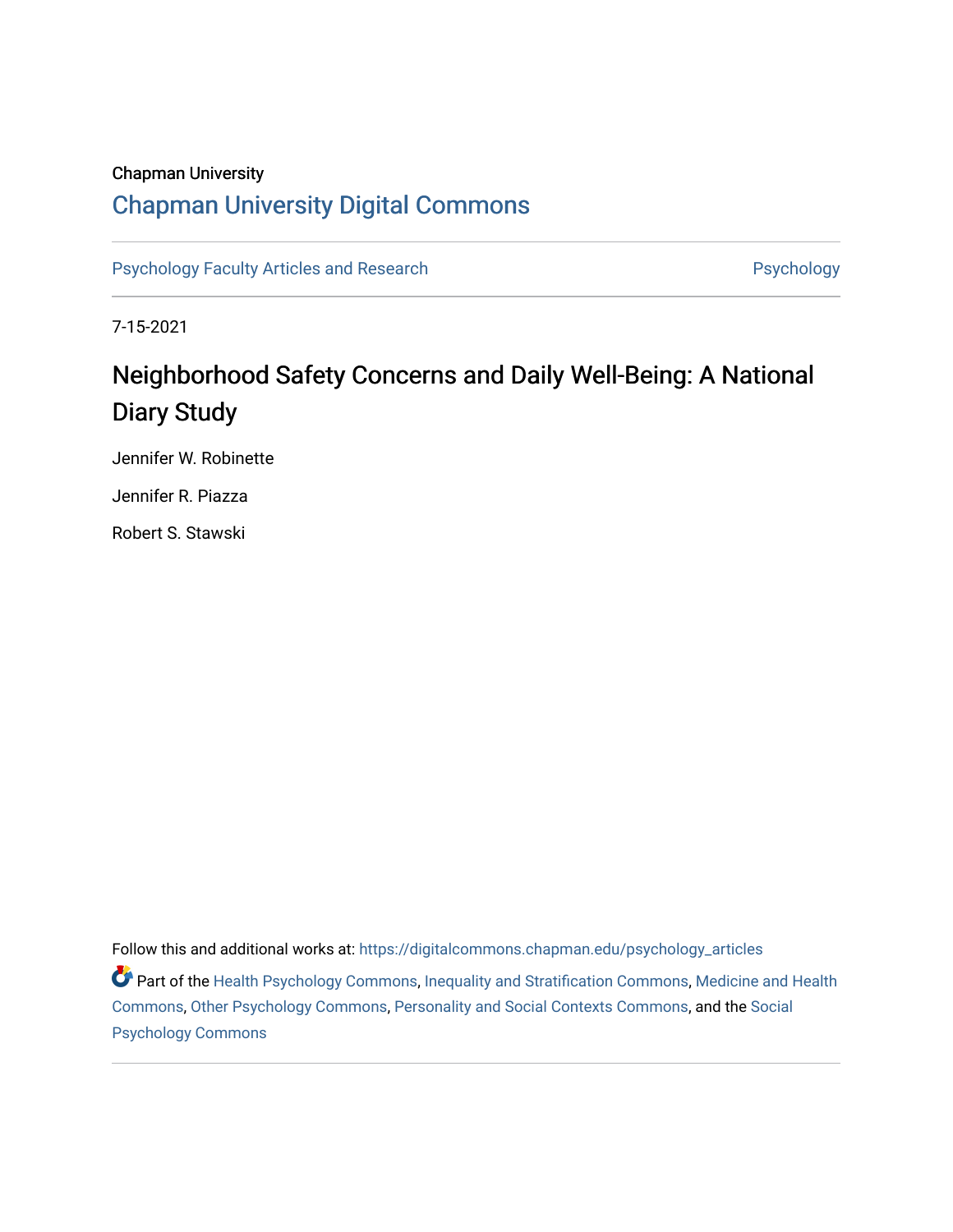## Neighborhood Safety Concerns and Daily Well-Being: A National Diary Study

## **Comments**

This article was originally published in Wellbeing, Space and Society, volume 2, in 2021. [https://doi.org/](https://doi.org/10.1016/j.wss.2021.100047) [10.1016/j.wss.2021.100047](https://doi.org/10.1016/j.wss.2021.100047) 

## Creative Commons License



This work is licensed under a [Creative Commons Attribution-Noncommercial-No Derivative Works 4.0](https://creativecommons.org/licenses/by-nc-nd/4.0/) [License](https://creativecommons.org/licenses/by-nc-nd/4.0/).

Copyright The authors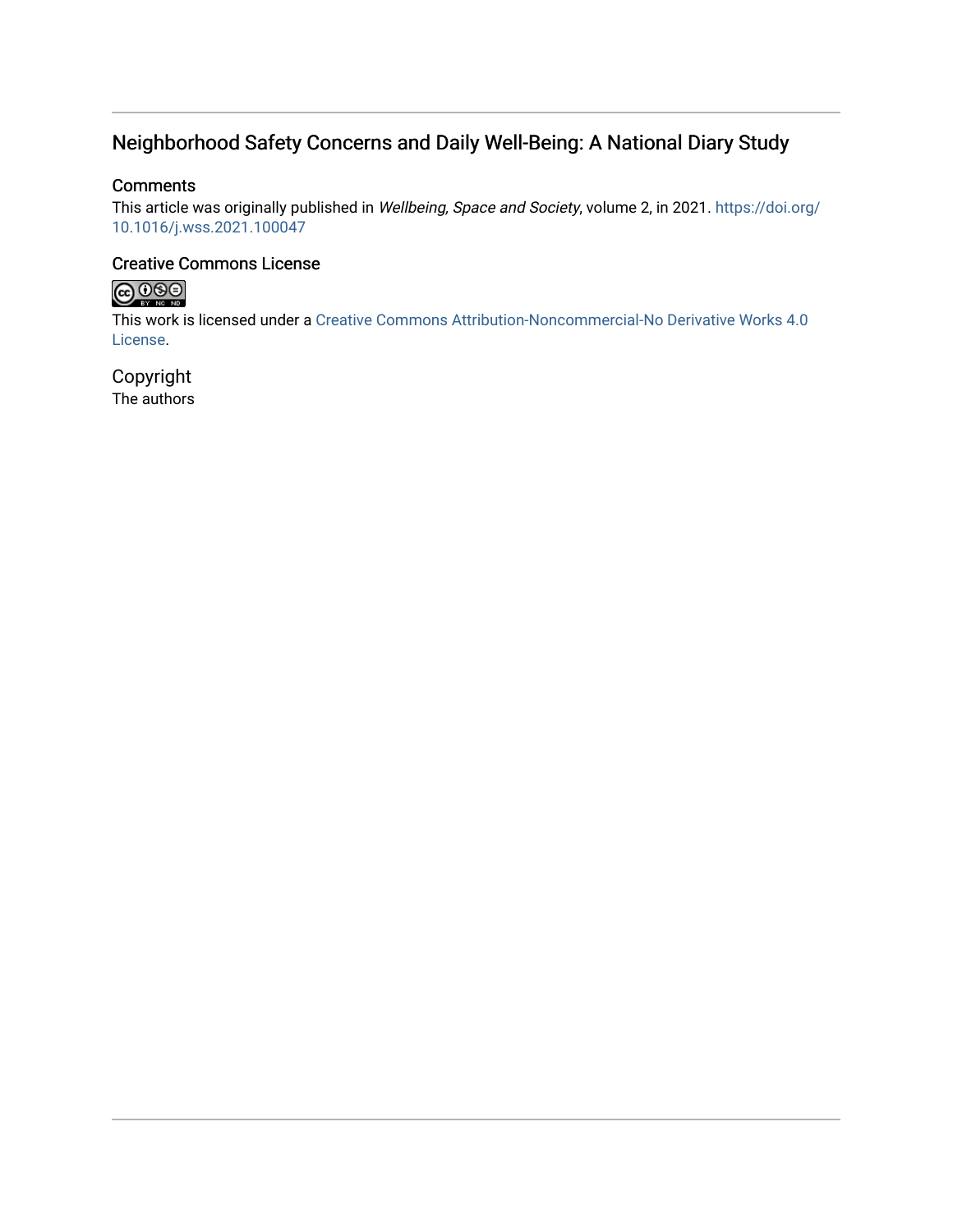

Contents lists available at [ScienceDirect](www.sciencedirect.com/science/journal/26665581)

Wellbeing, Space and Society



journal homepage: [www.sciencedirect.com/journal/wellbeing-space-and-society](https://www.sciencedirect.com/journal/wellbeing-space-and-society) 

## Neighborhood safety concerns and daily well-being: A national diary study



Jennifer W. Robinette $^{\mathrm{a},\mathrm{*}}$ , Jennifer R. Piazza $^{\mathrm{b}}$ , Robert S. Stawski $^{\mathrm{c}}$ 

<sup>a</sup> *Psychology Department, Chapman University, One University Drive, Orange, CA, 92866, USA* 

<sup>b</sup> *Department of Public Health, California State University, Fullerton, 800 North State College Blvd., Fullerton, CA, 92834, USA* 

<sup>c</sup> *College of Public Health and Human Sciences, Oregon State University, 2250 SW Jefferson Way, Corvallis, OR, 97331, USA* 

#### ARTICLE INFO

*Keywords:*  Affect Stressors Symptoms Neighborhoods Health

#### ABSTRACT

People living in unsafe neighborhoods often report poor health. The reasons for this are multi-faceted, but one possibility is that unsafe neighborhoods create a situation of chronic stress, which may deplete people's resources to cope with the daily stressors of life. How people respond to daily stressors (e.g., with increased self-reported negative affect and physical symptoms) is positively associated with health problems and may thus be one pathway linking perceptions of neighborhood safety to poor health. The current study investigated the relationship between neighborhood safety concerns, daily stressors, affective well-being, and physical health symptoms in a national sample of adults from the Midlife in the United States Study II (*n* = 1748). In 2004, participants reported neighborhood safety concerns and history of chronic stress exposure. Across eight days, they also reported daily stressors, physical symptoms and negative affect. Greater neighborhood safety concerns were associated with higher negative affect and more physical symptoms, adjusting for other sources of chronic stress. Moreover, lower perceived neighborhood safety was related to greater increases in negative affect and physical symptoms on days during which stressors were reported, even after accounting for established interactions between daily stressors and other sources of chronic stress. Exposure to neighborhoods perceived as unsafe is associated with poorer daily well-being and exacerbated responses to daily stressors, which may serve as an individual-level pathway contributing to poorer health among people living in neighborhoods perceived as unsafe.

#### **Neighborhood safety concerns and daily well-being: a national diary study**

Neighborhoods are places where people live and often work and engage in recreational activities. They are also inherently social places where many interpersonal processes unfold. Because a substantial portion of a person's time is spent in his or her neighborhood, exposure to these spaces is fairly chronic. Thus, among individuals who perceive their immediate surroundings as unsafe, neighborhoods may be a source of chronic stress. Evidence indicates that under situations of chronic stress, relatively minor daily stressors such as an argument with a member of one's social network take a stronger toll on daily well-being. ([Sliwinski et al., 2009](#page-8-0)) In turn, heightened responses to daily stressors, such as greater increases in negative affect and physical symptoms (e.g., headaches), are associated with long-term mental and physical health problems. [\(Charles et al., 2013](#page-8-0); [Leger et al., 2016](#page-8-0); [Piazza et al., 2013](#page-8-0)) It is well-established that individuals living in lower income neighborhoods are exposed to more objective, neighborhood-level stressors, such

as trash in public spaces, vandalism, pollution, noise, and crime, and exposure to these types of stressors has been linked with worse health outcomes. [\(Aneshensel, 2010; Diez Roux and Mair, 2010\)](#page-8-0) In the current study, we examine a relatively less explored question: whether perceptions of neighborhood safety are associated with daily affective and physical well-being, and whether these perceptions are linked with how people respond to the daily stressors (e.g., arguments) in their private lives (e.g., at work and at home).

#### **Neighborhoods and health**

A large literature demonstrates more prevalent and incident health problems among people with negative views of their neighborhoods. ([Baum et al., 2009;](#page-8-0) [Robinette et al., 2019;](#page-8-0) [Robinette et al., 2017](#page-8-0)) For example, one study showed that the link between objective neighborhood socioeconomic deprivation and health was largely accounted for by an individual's neighborhood safety concerns. [\(Wen et al., 2006](#page-8-0)) In addition, results of a recent co-twin control design using 686 twin pairs

\* Corresponding author. *E-mail addresses:* [robinette@chapman.edu](mailto:robinette@chapman.edu) (J.W. Robinette), [jpiazza@fullerton.edu](mailto:jpiazza@fullerton.edu) (J.R. Piazza), [robert.stawski@oregonstate.edu](mailto:robert.stawski@oregonstate.edu) (R.S. Stawski).

<https://doi.org/10.1016/j.wss.2021.100047>

Available online 15 July 2021 Received 19 October 2020; Received in revised form 17 June 2021; Accepted 13 July 2021

2666-5581/© 2021 The Author(s). Published by Elsevier Ltd. This is an open access article under the CC BY-NC-ND license [\(http://creativecommons.org/licenses/by-nc-nd/4.0/\)](http://creativecommons.org/licenses/by-nc-nd/4.0/).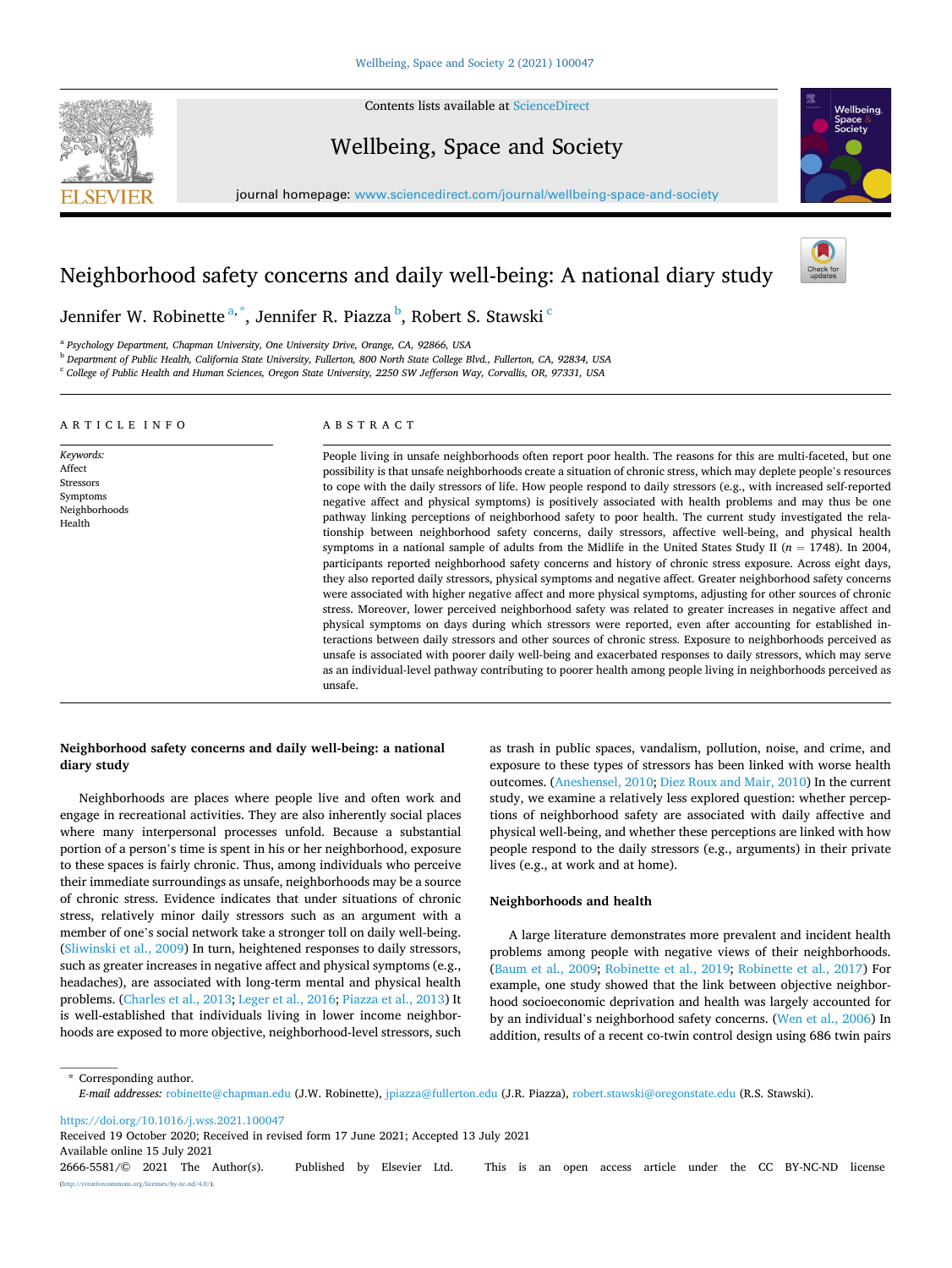from the Midlife in the United States study revealed that male twins who viewed their neighborhoods as relatively less safe exhibited greater physiological dysregulation than their co-twins who viewed their neighborhoods as relatively safer. ([Robinette and Beam, 2018\)](#page-8-0) Findings yielded quasi-causal support for the role of perceived neighborhood safety on health among men, given that twins share some degree of their genes (100 percent among monozygotic, identical twins and 50 percent among dizygotic, fraternal twins) and completely share their early family environments when reared together, circumventing several potential third variable confounds.

This literature has also revealed individual-level pathways partially linking residents' appraisals of their neighborhoods to health-related outcomes. For example, neighborhood safety concerns have been related to worse health behaviors such as smoking [\(Robinette et al.,](#page-8-0)  [2016\)](#page-8-0) and lower levels of physical activity, 13,14 both of which predict poorer health among residents. [\(Meyer et al., 2014;](#page-8-0) [Robinette et al.,](#page-8-0)  [2016\)](#page-8-0) People who perceive their neighborhoods as less cohesive (i.e., neighbors cannot trust or count on one another) also exhibit worse physiological health and well-being, which is partially accounted for by more symptoms of anxiety and lower self-reported physical activity. ([Robinette et al., 2016](#page-8-0); [Robinette et al., 2017\)](#page-8-0) Moreover, these effects appear to have long-term repercussions. In one study, for example, 378 adolescents rated the safety of their Michigan neighborhoods when they were in the  $9<sup>th</sup>$  grade. ([Assari et al., 2015](#page-8-0)) Twelve years later, those individuals who had rated their neighborhoods in youth as unsafe were more likely to rate their health as poorer in young adulthood. In a much larger US national study, midlife and older adults reported more chronic health conditions if they had, 10 years earlier, reported lower perceived neighborhood safety. [\(Robinette et al., 2016](#page-8-0)) Together, this evidence indicates that neighborhood appraisals may relate to long-term health and well-being through residents' cognitive, emotional, and behavioral functioning.

#### **Neighborhoods and daily stress**

Further research has illuminated another potential individual-level affective pathway linking neighborhood perceptions to residents' health: through daily stress processes. In a study of US adults, for example, those living in neighborhoods perceived as cohesive reported daily stressors such as arguments less often over an eight-day diary study than did those living in areas perceived as less cohesive. ([Robinette](#page-8-0)  [et al., 2013\)](#page-8-0) Furthermore, the daily stressors that were reported by people living in cohesive neighborhoods elicited smaller increases in negative affect, even after adjusting for the well-established buffering effect of perceived support from friends, family members, and spouses. ([Robinette et al., 2013](#page-8-0)) These findings indicate that neighborhood-level support may serve as a buffer against the pernicious effects of daily stressors on well-being.

At first glance, daily stressors seem fairly benign: a higher-thannormal workload, a last-minute cancellation from a baby-sitter, a disagreement with a colleague. Due to their temporary nature, these quotidian stressors are viewed as relatively innocuous. Yet, the effect of these stressors may aggregate over time. ([Almeida, 2005\)](#page-8-0) For example, people who respond with greater negative affect on stressor days, compared to non-stressor days, report worse mental [\(Charles et al.,](#page-8-0)  [2013\)](#page-8-0) and physical health ([Piazza et al., 2013\)](#page-8-0) nearly a decade later. Over time, heightened responses can accumulate and exert a negative effect on health; although the stressors that people encounter vary from day-to-day, an individual's response tendencies have important implications for their ultimate health. Thus, the proximal influences of daily stressors on affect and well-being may serve as indices of differential vulnerability shaped by individual, social, and contextual factors. [\(Sli](#page-8-0)[winski et al., 2009](#page-8-0))

Moreover, because people living in unsafe neighborhoods may limit their time spent outdoors, ([Bennett et al., 2007\)](#page-8-0) their ability to engage socially with their neighbors or cultivate ties with those in the

neighborhood who may provide informational, emotional, or instrumental support may also be reduced. ([Raudenbush, 2003](#page-8-0); [Wright and](#page-8-0)  [Fisher, 2003\)](#page-8-0) Without this social capital, people in neighborhoods perceived as unsafe may have fewer resources with which to cope with daily stressors. Residents who feel unsafe in their immediate surroundings may also experience a chronic sense of vigilance, which could gradually deplete their resources for coping with daily stressors. [\(Rob](#page-8-0)[inette et al., 2016](#page-8-0)) This hypothesis is informed by the model of reserve capacity, which states that throughout life, people acquire a reserve of resources that allows them to traverse adverse circumstances (e.g., social support, perceived control). When a stressor occurs, a person can draw on their reserve to maintain well-being. If a person has adequate reserve, they will be able to accommodate or cope successfully with the stressor. If, however, a stressor overwhelms a person beyond those reserves, decreased affective well-being results. [\(Gallo and Matthews,](#page-9-0)  [2003\)](#page-9-0) People living in unsafe neighborhoods may be exposed to situations that limit their ability to build a reserve. They also may develop habits that erode their existing reserve. For example, fearing for one's safety may limit time spent outdoors engaging in activities that build a reserve, such as exercising and building a proximal social network. ([Meyer et al., 2014](#page-8-0); [Raudenbush, 2003\)](#page-8-0) Similarly, feeling unsafe in one's neighborhood has been linked with increased vigilance and engagement in poor health habits, [\(Robinette et al., 2016\)](#page-8-0) both of which can erode one's physical reserve.

Research has clearly demonstrated links between low neighborhood socioeconomic status and increased exposure to neighborhood-level stressors such as crime; ([Aneshensel, 2010; Diez Roux and Mair, 2010\)](#page-8-0) however, there is a paucity of research investigating whether neighborhood safety concerns increase the degree to which people respond to daily stressors in the personal realm. This is an important area of inquiry, as research indicates that people who experience greater increases in negative affect and physical symptoms in relation to the minor stressors of daily life are more likely to show poorer health both in the short-term ([Mallers et al., 2004;](#page-9-0) [Stawski et al., 2013](#page-9-0)) and long-term. ([Charles et al., 2013](#page-8-0); [Piazza et al., 2013](#page-8-0))

To our knowledge, only two studies have examined the link between neighborhood safety perceptions and daily stressors. The first involved 96 low-income women living in the Boston area. ([Caspi et al., 1987\)](#page-9-0) Neighborhood safety concerns exacerbated the relationship between daily stressors and negative mood, such that negative mood increased more on stressor days (and lingered the day after stressors) among women living in neighborhoods perceived as unsafe. More recently, Scott and colleagues examined whether perceived neighborhood safety predicted negative affect in response to stressors using an ecological momentary assessment (EMA) protocol. [\(Scott et al., 2018](#page-9-0)) In this diverse group of 233 residents living in the same zip-code in the Bronx, people who reported lower perceived neighborhood safety experienced greater increases in negative affect following a stressor during the most recent EMA reporting period. ([Scott et al., 2018](#page-9-0)) The current study extends this line of research by examining whether neighborhood safety concerns predict negative affect and physical symptom responses to daily stressors in a national US sample. Daily physical symptoms, such as a headache, muscle tension, or cough, are more likely to occur on days stressors are encountered ([Almeida, 2005](#page-8-0)) and have been linked to future health problems. [\(Charles et al., 2013](#page-8-0); [Leger et al., 2016\)](#page-8-0) Yet, no studies to our knowledge have examined the links between perceived neighborhood safety, daily stressors and physical symptoms.

#### **The present study**

The current study examines associations between neighborhood safety concerns, daily stressors, negative affect, and physical symptoms among a national sample of

US men and women. We hypothesize that greater neighborhood safety concerns will be associated with higher negative affect, more physical symptoms, and greater increases in negative affect and physical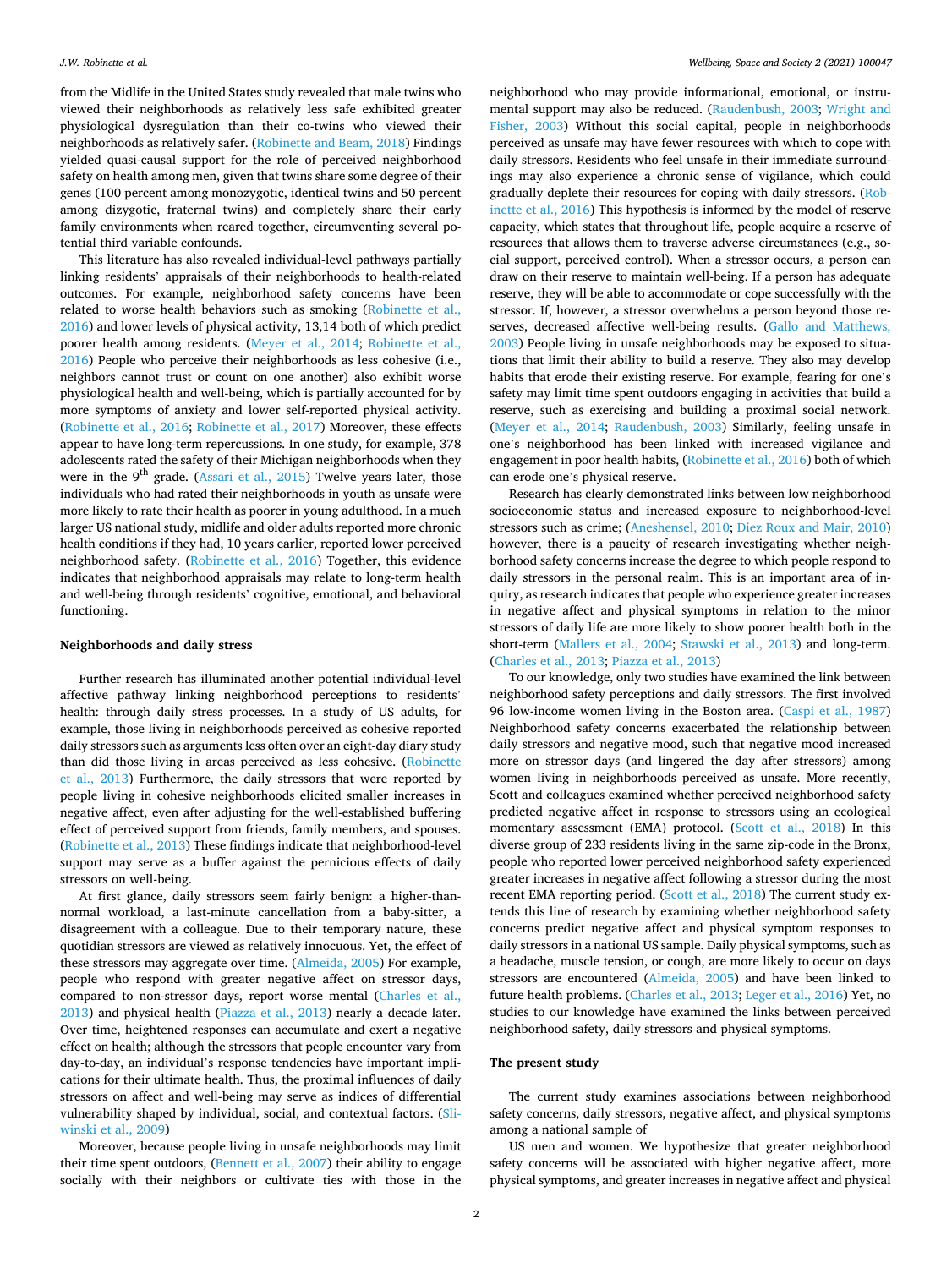symptoms in response to daily stressors within people's private lives. Given that researchers have observed that situations of chronic stress exacerbate the effects of daily stressors on well-being, [\(Sliwinski et al.,](#page-8-0)  [2009;](#page-8-0) [Hammen et al., 2009\)](#page-9-0) we also examine whether our hypotheses would be supported even after adjusting for other sources of chronic stress over the lifespan and their interaction with daily stressors.

[Figs. 1](#page-6-0) and [2](#page-8-0).

#### **Data and methods**

#### *Participants and procedure*

This study was conducted using data from the second wave of The Midlife in the United States (MIDUS II, 2004) Survey, ([Brim et al., 2004\)](#page-9-0) which was originally designed to assess psychological, emotional, and physical health among midlife and older adults. MIDUS II participants reported how safe they felt in their neighborhoods and whether they experienced a series of chronic stressors over their lifetime. A subset of these participants ( $n = 2022$ ) then completed the National Study of Daily Experiences II (NSDE II), an eight-day diary study collected by telephone interviews. [\(Almeida, 2005](#page-8-0)) Each day, participants reported whether they had experienced any stressors, physical symptoms, or negative affect. Because low-income individuals are more likely to live in neighborhoods with more disorder (noise, trash, vandalism, traffic), ([Steptoe and Feldman, 2001](#page-9-0)) we also adjusted for an index of individual SES (education). The analytic sample in the present study include NSDE II participants who responded to questions about neighborhood safety and other covariates in our analytic models ( $n = 1748$ ). The study was completed using ethical guidelines with the approval of The Pennsylvania State University and The University of Wisconsin's Institutional Boards of Review.

#### *Measures*

The primary predictor variables in this study were neighborhood safety concerns, a daily stressor variable representing whether the participant had experienced any stressors on a given day, and the interaction between the two variables. The outcomes of interest, examined in separate models, were self-reported levels of negative affect and number of physical symptoms. For each outcome, we examined both the overall level (Model 1) as well as change (Model 2) in negative affect or physical symptoms in response to the constructed daily stressor variable, indicated as stressor (1) versus non-stressor (0) days.

**Perceived neighborhood safety.** The MIDUS II self-administered questionnaire, completed by all MIDUS II respondents prior to enrollment in or completion of sub-studies such as NSDE II, included two items asking participants about neighborhood safety. Participants rated their agreement with the following: "I feel safe being out alone in my neighborhood during the daytime/at night", [\(Keyes, 1998](#page-9-0)) using a Likert-type scale, ranging from  $1 = a$  lot,  $2 = a$  little,  $3 =$ some, and  $4 =$ not at all. Responses to these items were first reversed-coded such that higher values would represent participant's feeling safer in their neighborhoods for ease of interpretation. These items were then averaged so that higher mean scores indicated that individuals felt safer in their neighborhoods.

**Stressors.** After completion of the MIDUS II self-administered questionnaire, a subset of respondents completed NSDE II. NSDE II participants completed daily telephone interviews over an eight-day period in which they reported any daily stressors they had experienced using the Daily Inventory of Stressful Experiences (DISE). ([Almeida et al., 2002\)](#page-9-0) Stressors included arguments; avoided arguments; stressors at work, school, or at home; discrimination; network stressors (i.e., experienced by a member of your social network); and any other stressors.

Stressor data were examined in two separate ways. First, for each of the study days, a dichotomous variable was constructed which indicated

either that no stressors were reported (coded 0) or that one or more stressors were reported that day (coded 1). This dichotomous variable was used as a primary predictor variable in all models. Second, the total number of stressors across all types of stressors were summed for each day. The totals that were generated for each of the study days were then averaged over the eight days, allowing for the construction of a variable defining the average number of stressors reported over the diary period. ([Hoffman and Stawski, 2009\)](#page-9-0) This person-level variable was used as a covariate in our statistical models, given that people who experience, on average, more daily stressors over the diary period may experience greater increases in negative affect or physical symptoms in response to each individual stressor that is reported.

**Negative affect.** Each day, NSDE II participants reported how often they had experienced 14 negative emotions (e.g., restless, nervous, worthless) since the previous telephone interview; ([Almeida and Kess](#page-9-0)[ler, 1998](#page-9-0); [Mroczek and Kolarz, 1998](#page-9-0); [Watson et al., 1988\)](#page-9-0) Interviews were conducted once a day over the eight-day diary period, such that participants were asked about their negative affect in the previous 24 hours. Responses ranged from 0 (none of the time) to 4 (all of the time). Higher averaged values represented higher negative affect. Reliability for the negative affect scale across negative affect items within day ranged from  $\alpha$ =0.83–0.85 across each of the eight study days.

**Physical symptoms.** During each interview, NSDE II participants were asked if they had experienced any of 28 physical symptoms since the previous interview. Symptoms included items such as headache, nausea, and fatigue. [\(Larsen and Kasimatis, 1991\)](#page-9-0) Items for which respondents answered 'yes' were summed so that higher values reflected more physical symptoms.

**Covariates.** The primary aim of the present analyses was to determine whether living in a neighborhood perceived as unsafe (assessed in MIDUS II) would be related to well-being and changes to well-being in response to daily stressors (assessed in NSDE II). Given previous research indicating that chronic stressors amplify the effects of acute stressors on well-being, [\(Hammen et al., 2009](#page-9-0)) we included childhood, recent, and lifetime (major) stressors and their interactions with daily (minor) stressors as covariates in our models. Childhood events included 9 items (e.g., repeated a year/dropped out of school, father/mother unemployed, parental drinking/drug problems) to which participants reported yes (coded 1) or no (coded 0). Recent events, or those that occurred within the previous five years, included 20 items (yes  $= 1/no$  $= 0$ ) such as fired from job, unemployed, parents died or divorced, spouse engaged in infidelity, sibling or child died, loss of home, physically or sexually assaulted, or incarcerated. Lifetime stressors included the same list of 20 items (yes =  $1/no = 0$ ), plus an additional three (homelessness, no home telephone, divorced or widowed), but were reported to have occurred more than 5 years ago. 'Yes' responses were summed across the 9 childhood, 20 recent (within the last 5 years), and 23 lifetime (more than 5 years ago) stressors, creating three separate count variables, with higher values indicating a greater number of childhood, recent, or lifetime stressors.

Median household income of the census tract was collected from the 2000 U.S. decennial census data set to minimize concern that significant findings are driven by area-based poverty. An incremental census tract income variable was created so that estimates could be interpreted as the change in outcome (e.g., negative affect, physical symptoms) for every \$10,000 increase in census tract income. Participants were asked about their highest level of education, which was re-coded as  $0 =$  less than high school,  $1 =$  high school or GED,  $2 =$  some college,  $3 = 4$ -year degree,  $4 =$  some graduate school or higher. Age was coded in five-year increments, and we also included gender as a covariate. Given the small proportion of people from all racial/ethnic groups other than non-Hispanic white in this sample, race/ethnicity was included as a dichotomous indicator, coded  $0 =$  non-Hispanic White and  $1 =$  "Other." We also included levels of neuroticism to adjust for potential common source bias. Levels of neuroticism were assessed with four items assessing the degree to which participants felt moody, worrying,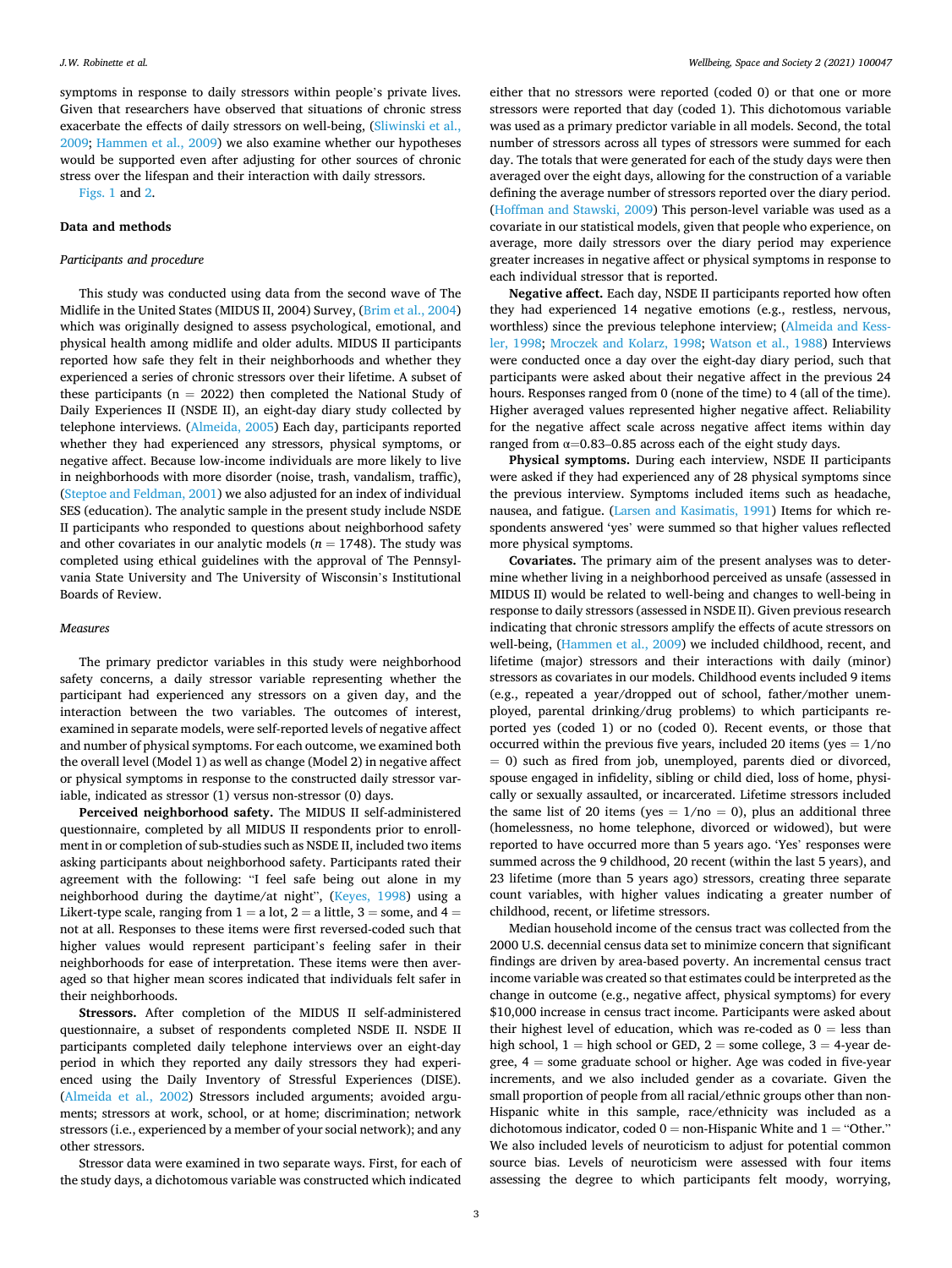<span id="page-5-0"></span>nervous, or calm. ([Rossi AS. Chapter 7 2001](#page-9-0)) Responses to these items ranged from 1 (a lot) to 4 (not at all), with the item assessing 'calm' reverse-coded. Higher scores on the averaged variable indicated higher levels of neuroticism ( $\alpha = 0.75$ ).

#### *Statistical analyses*

To examine whether neighborhood safety concerns were related to self-reported negative affect and physical symptoms, and whether these neighborhood safety concerns were related to the magnitude of change in negative affect and physical symptoms in response to daily stressors, we conducted multi-level models using SAS PROC MIXED. In these analyses, daily stressors, negative affect, and physical symptoms (Level 1) are nested within-person (Level 2). Daily stressors, negative affect, and physical symptoms were not expected to be stable, but rather to fluctuate over the eight-day diary period. In Model 1, for each outcome (negative affect or physical symptoms), we predicted that daily stressors, an individual-level and time-varying variable, would partially explain daily variability in negative affect and physical symptoms, adjusting for individual education, age, gender, race/ethnicity neighborhood income, the average number of stressors reported over the diary period, whether reports were given on a weekday or over the weekend, and levels of neuroticism. In Model 2, we examined the robustness of this hypothesized main effect by further adjusting for chronic stressors in childhood, adulthood, and over the lifespan.

The first novel contribution of our research to this literature, however, is the additional hypothesis that neighborhood safety concerns would exacerbate the links between daily stressors and self-reported levels of negative affect and physical symptoms. In Model 3 for each outcome, we added an interaction term between the daily stressor variable ( $0 =$  no stressors reported that day,  $1 =$  at least one stressor reported that day) and perceptions of neighborhood safety. We hypothesized that people living in neighborhoods perceived as less safe would show greater increases in negative affect and physical symptoms on stressor days, relative to non-stressor days, compared to those living in neighborhoods perceived as safer. As a more stringent test of this hypothesis, we further adjusted for interactions between self-reported daily stressors and childhood, adulthood, and lifetime chronic stressors in Model 4.

#### **Table 1**

| Description of midlife and older adult participants, $n = 1748$ . |  |
|-------------------------------------------------------------------|--|
|-------------------------------------------------------------------|--|

|                             | $M$ (sd)        | Range          |
|-----------------------------|-----------------|----------------|
| Negative Affect             | 0.19(0.25)      | $0.0 - 2.54$   |
| Physical Symptoms           | 1.84(1.84)      | $0.0 - 16.4$   |
| Neighborhood Safety         | 3.67(0.50)      | $1.0 - 4.0$    |
| Individual Education        |                 |                |
| Less than High School       | 4.98%           |                |
| High School or GED          | 24.43%          |                |
| Some College                | 30.03%          |                |
| 4-Year Degree               | 20.77%          |                |
| Some Graduate School        | 19.79%          |                |
| Neighborhood Income (\$)    | 48,694 (20,183) | 10,457-169,559 |
| Average Number of Stressors | 0.53(0.46)      | $0.0 - 4.0$    |
| Age                         | 56.72 (12.18)   | 33-84          |
| Gender (% female)           | 56.41           |                |
| Race/Ethnicity              |                 |                |
| <b>White</b>                | 92.73%          |                |
| Black                       | 3.09%           |                |
| Native American             | 1.37%           |                |
| Asian                       | 0.34%           |                |
| Other                       | 2.46%           |                |
| Childhood Stressors         | 1.11(1.13)      | $0 - 7$        |
| <b>Adulthood Stressors</b>  | 0.37(0.67)      | $0 - 6$        |
| Lifetime Stressors          | 2.83(2.02)      | $0 - 11$       |

### **Results**

A description of the participants can be found in Table 1. People generally reported feeling safe in their neighborhoods. Levels of negative affect were somewhat low on a scale from 0-4, and although there was a fairly large range, on average, participants reported few physical symptoms. Participants, on average, reported few chronic stressors in childhood, adulthood, and over the lifespan. The sample was fairly welleducated, with roughly 70% having achieved some college or more education. Participants lived in neighborhoods spanning a wide range of median household income levels. The sample was primarily non-Hispanic White and included slightly more women than men.

#### **Negative affect**

Results of Model 1 indicated that people reporting at least one stressor on any day (compared to reporting no stressors) had significantly higher negative affect (coef.  $= 0.16$ ,  $p < 0.001$ ). People living in neighborhoods perceived as less safe (people reported lower safety) reported significantly higher levels of negative affect, as indicated by the

#### **Table 2**

Multi-level models predicting negative affect among midlife and older adults (est. [SE]),  $n = 1748$ .

|                              | Model 1          | Model 2    | Model 3    | Model 4    |
|------------------------------|------------------|------------|------------|------------|
| Intercept                    | 0.29(0.06)       | 0.25       | 0.06       | 0.09       |
|                              |                  | (0.06)     | (0.04)     | (0.04)     |
| Stressor Day <sup>a</sup>    | $0.16***$        | $0.16***$  | $0.16***$  | $0.16***$  |
|                              | (0.00)           | (0.00)     | (0.00)     | (0.00)     |
| Neighborhood Safety          | $-0.05***$       | $-0.05***$ | $0.08***$  | $0.08***$  |
|                              | (0.01)           | (0.01)     | (0.01)     | (0.01)     |
| Stressor Day x               |                  |            | $-0.04***$ | $-0.04***$ |
| Neighborhood<br>Safety       |                  |            | (0.01)     | (0.01)     |
| Age                          | $-0.00(0.00)$    | 0.00       | $-0.00$    | $-0.00$    |
|                              |                  | (0.00)     | (0.00)     | (0.00)     |
| Gender                       | $-0.01(0.01)$    | $-0.01$    | $-0.01$    | $-0.01$    |
|                              |                  | (0.01)     | (0.01)     | (0.01)     |
| <b>Individual Education</b>  | $-0.01**$ (0.00) | $-0.01$    | $-0.01$    | $-0.01$    |
|                              |                  | (0.00)     | (0.00)     | (0.00)     |
| Neighborhood                 | $-0.00(0.00)$    | $-0.00$    | $-0.00$    | $-0.00$    |
| Income                       |                  | (0.00)     | (0.00)     | (0.00)     |
| Weekend <sup>b</sup>         | $-0.03***$       | $-0.03***$ | $-0.03***$ | $-0.03***$ |
|                              | (0.00)           | (0.00)     | (0.00)     | (0.00)     |
| Other Race/Ethnicity         | $-0.01(0.02)$    | $-0.01$    | $-0.01$    | $-0.02$    |
|                              |                  | (0.02)     | (0.02)     | (0.02)     |
| <b>Average Stressors</b>     | $0.16***(0.01)$  | $0.15***$  | $0.15***$  | $0.15***$  |
|                              |                  | (0.01)     | (0.01)     | (0.01)     |
| Levels of                    | $0.10***$        | $0.09***$  | $0.09***$  | $0.09***$  |
| Neuroticism                  | (0.01)           | (0.01)     | (0.01)     | (0.01)     |
| Childhood Stressors          |                  | $0.01*$    | $0.01*$    | 0.01       |
|                              |                  | (0.00)     | (0.00)     | (0.01)     |
| <b>Recent Stressors</b>      |                  | 0.00       | 0.00       | 0.01       |
|                              |                  | (0.01)     | (0.01)     | (0.01)     |
| <b>Lifetime Stressors</b>    |                  | $0.01*$    | $0.01*$    | $0.02***$  |
|                              |                  | (0.00)     | (0.00)     | (0.01)     |
| Stressor Day x               |                  |            |            | 0.00       |
| Childhood                    |                  |            |            | (0.01)     |
| <b>Stressors</b>             |                  |            |            |            |
| <b>Stressor Day x Recent</b> |                  |            |            | $0.02***$  |
| <b>Stressors</b>             |                  |            |            | (0.00)     |
| Stressor Day x               |                  |            |            | $0.02***$  |
| <b>Lifetime Stressors</b>    |                  |            |            | (0.00)     |

*Note*. In Models 3 and 4, z scores representing neighborhood safety concerns and all chronic stress variables were used for interpretation of main effects in models with interaction terms.<br>
<sup>a</sup> Compared to non-stressor day<br>
<sup>b</sup> Compared to week day<br>
<sup>c</sup> Compared to non-Hispanic Whites; Gender coded 1 = men, 2 = women<br>
<sup>\*</sup>  $P < .05$ <br>
\*\*  $P < .01$ <br>
\*\*\*  $P < .001$ ; two-tailed test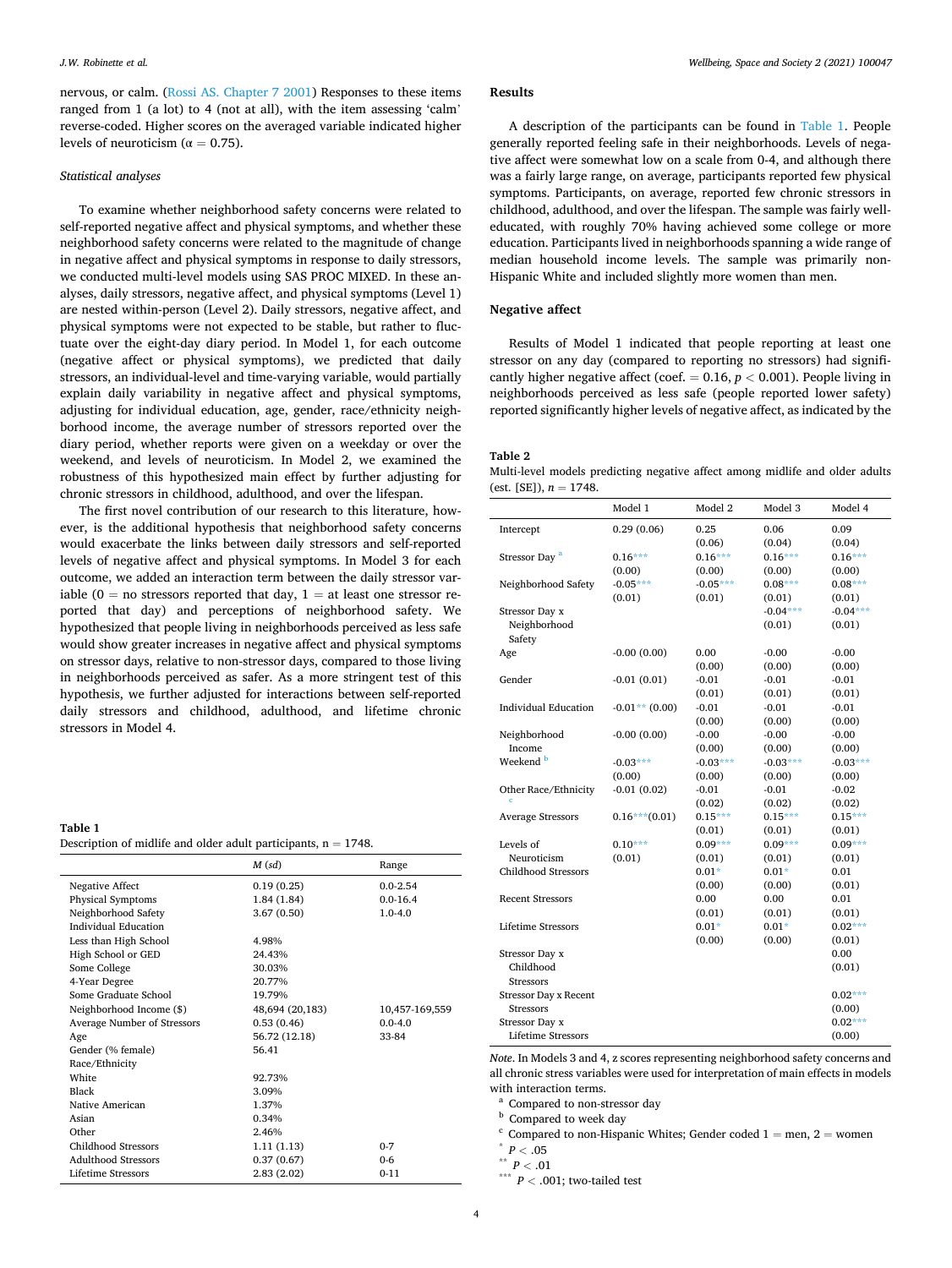<span id="page-6-0"></span>negative coefficient in [Table 2](#page-5-0) (coef.  $= -0.05$ ,  $p < 0.001$ ). Achieving lower levels of education and reporting more symptoms of neuroticism and more stressors over the diary period were each significantly associated with higher negative affect. People generally reported higher negative affect on weekdays relative to days that fell on a weekend.

#### [Table 3.](#page-7-0)

In Model 2, chronic stress in childhood, adulthood, and over the lifespan were included as covariates. Model results remained unchanged after the inclusion of these additional covariates, with a greater number of stressors reported in childhood and over the lifespan significantly associated with higher negative affect. Stressors that were unique to adulthood (i.e., those that were reported within the previous five years) were not significantly associated with negative affect.

The neighborhood safety x daily stressor interaction was added in Model 3. The interaction was significant and revealed that negative affect was higher on stressor days relative to non-stressor days, and this was more pronounced for those living in neighborhoods perceived as less safe (coef.  $= -0.04$ ,  $p < 0.001$ ). In Model 4, we tested the robustness of this significant interaction by including all interactions between daily stressors and chronic stressors from childhood, adulthood, and over the lifespan. In this final model, the significant interaction between daily stressors and neighborhood safety concerns remained (coef. = -0.04, *p <* 0.001). Chronic stressors over the lifespan were significantly associated with higher levels of negative affect. Moreover, significant interactions between daily stressors and chronic stressors in adulthood and over the lifespan, although not in childhood, indicated that these sources of chronic stress amplified the effect of daily stressors on negative affect.

#### **Physical symptoms**

In Model 1, significantly more physical symptoms were reported on stressor days, relative to non-stressor days (coef.  $= 0.30, p < 0.001$ ). Individuals living in neighborhoods perceived as less safe reported significantly more physical symptoms (coef. = -0.39, *p <* 0.001). Older adults, women, and those with less education reported significantly more physical symptoms. People reporting more stressors over the diary period and more symptoms of neuroticism reported significantly more physical symptoms, and people generally reported more physical symptoms on weekdays relative to days that fell on the weekend. Results of Model 2 indicated that individuals who reported more childhood, recent, and lifetime stressors reported significantly more physical symptoms.

Model 3 introduced the daily stressor x neighborhood safety concern interaction. This interaction was significant, suggesting that perceiving one's neighborhood as less safe exacerbated the effect of daily stressors on physical symptoms (coef.  $= -0.18$ ,  $p < 0.001$ ). Model 4 included interactions between daily stressors and chronic stressors reported in childhood, adulthood, and over the lifespan. Results of this model suggested that stressors reported in childhood and adulthood did not significantly interact with daily stressors in relation to self-reported physical symptoms. However, among those who reported more lifetime stressors, there was an even greater increase in self-reported physical symptoms in relation to daily stressors. Importantly, the neighborhood safety concern x daily stressor interaction remained significant after the inclusion of these additional interactions (coef. =  $-0.15, p < 0.01$ ).

#### **Discussion**

Results of the present analyses revealed that neighborhood safety concerns play a role in the link between daily stressors, negative affect and physical well-being. People who felt less safe in their neighborhoods reported higher negative affect and more physical symptoms, and these effects were stronger on stressor days compared to non-stressor days. These findings remained unchanged even after adjusting for individuallevel education, neighborhood-level income, age, race/ethnicity, levels of neuroticism and gender. They also persisted after adjusting for wellknown interactions with other sources of chronic stress such as divorce or death of a loved one, loss of one's job or unemployment, or physical or sexual assault. Results of the current study build on a large literature positing an individual level, stress-mediated pathway linking perceived neighborhood features and residents' health.

**Neighborhood Perceptions.** Neighborhood safety concerns do not represent a derived variable, nor does it summarize the characteristics of a group of people living in the same neighborhood, such as the case with neighborhood socioeconomic status. [\(Diez Roux, 2003](#page-9-0)) Instead, these perceptions represent a rating of the neighborhood context, albeit from the viewpoint of the residents, and therefore subjective in nature. [\(Diez](#page-8-0)  [Roux and Mair, 2010](#page-8-0)) Some researchers argue that assessments of neighborhood safety require the perspectives of local residents, and direct observation is not necessary or even appropriate.<sup>18</sup> Residents spend a more significant amount of time in their respective neighborhoods than do researchers who make brief observations, and the most pernicious cues of disorder or threats of harm likely appear after dark



**Fig. 1.** Neighborhood safety x stressor interaction in relation to negative affect among midlife and older adults. A dichotomous perceived neighborhood safety variable was constructed for visualization purposes only, where individuals providing the highest rating of neighborhood safety (a value of 4 on a 1-4 scale) were coded as Safe, and all others were coded as Not Safe, given the strong skewness of the neighborhood safety variable. Figure adjusted for race/ethnicity, individual education, sex, age, levels of neuroticism, neighborhood income, mean number of stressors over the diary period, weekday versus weekend day, and chronic stressors in childhood, adulthood, and over the lifespan as well as interactions between these sources of chronic stress and self-reported daily stressors.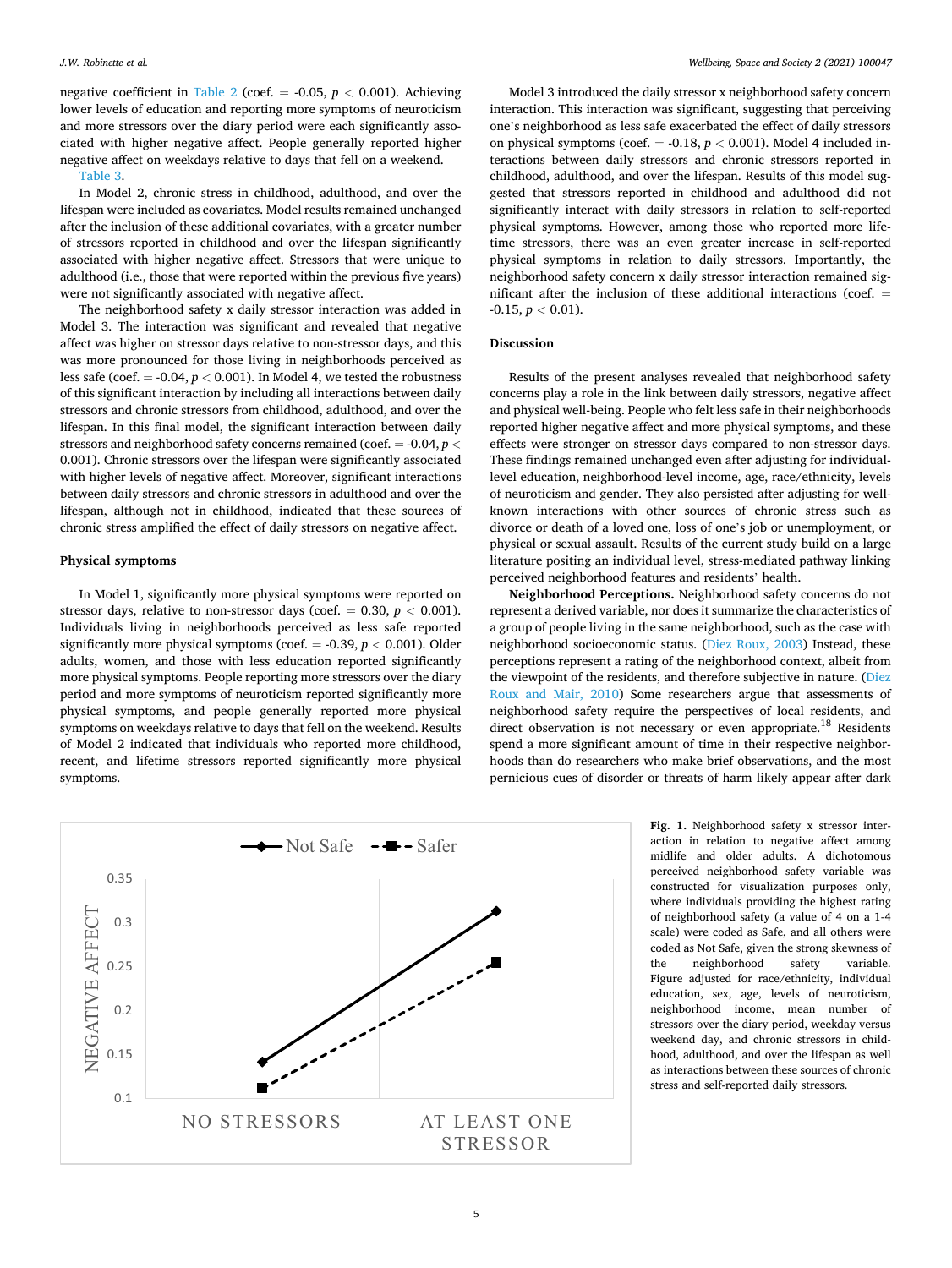#### <span id="page-7-0"></span>**Table 3**

|                                  |  | Multi-level models predicting physical symptoms among midlife and older |  |  |
|----------------------------------|--|-------------------------------------------------------------------------|--|--|
| adults (est. [SE]), $n = 1748$ . |  |                                                                         |  |  |

| $-0.22$<br>1.26(0.50)<br>0.39<br>$-0.80$<br>Intercept<br>(0.50)<br>(0.33)<br>(0.33)<br>$0.30***$<br>$0.30***$<br>$0.30***$<br>Stressor Day <sup>a</sup><br>$0.30***$<br>(0.03)<br>(0.03)<br>(0.03)<br>(0.03)<br>$-0.39***$<br>$-0.32***$<br>$0.43***$<br>$0.42***$<br>Neighborhood Safety<br>(0.09)<br>(0.08)<br>(0.09)<br>(0.09)<br>$-0.18***$<br>$-0.15**$<br>Stressor Day x<br>Neighborhood<br>(0.05)<br>(0.05)<br>Safety<br>$0.08***$<br>$0.08***$<br>$0.08***$<br>$0.08***$<br>Age<br>(0.02)<br>(0.02)<br>(0.02)<br>(0.02)<br>$0.31***$<br>$0.31***$<br>$0.30***$<br>Gender<br>$0.22**$ (0.09)<br>(0.08)<br>(0.08)<br>(0.08)<br><b>Individual Education</b><br>$-0.12***$<br>$-0.12***$<br>$-0.12***$<br>$-0.18***$<br>(0.04)<br>(0.04)<br>(0.04)<br>(0.04)<br>Neighborhood<br>$-0.04(0.02)$<br>-0.03<br>$-0.03$<br>$-0.03$<br>(0.02)<br>(0.02)<br>(0.02)<br>Income<br>Weekend <sup>b</sup><br>$-0.16***$<br>$-0.16***$<br>$-0.16***$<br>$-0.16***$<br>(0.03)<br>(0.03)<br>(0.03)<br>(0.03)<br>0.11(0.16)<br>$-0.00$<br>0.00<br>0.01<br>Other Race/Ethnicity<br>(0.16)<br>(0.16)<br>(0.16)<br>$0.76***$<br>$0.76***$<br>$0.75***$<br>$0.93***(0.10)$<br><b>Average Stressors</b><br>(0.10)<br>(0.10)<br>(0.10)<br>$0.49***$<br>$0.49***$<br>$0.49***$<br>Levels of<br>$0.53***$<br>Neuroticism<br>(0.07)<br>(0.07)<br>(0.07)<br>(0.07)<br>$0.18***$<br><b>Childhood Stressors</b><br>$0.15***$<br>$0.15***$<br>(0.04)<br>(0.04)<br>(0.05)<br>$0.24***$<br>$0.20***$<br><b>Recent Stressors</b><br>$0.24***$<br>(0.06)<br>(0.06)<br>(0.05)<br><b>Lifetime Stressors</b><br>$0.11***$<br>$0.11***$<br>$0.32***$<br>(0.02)<br>(0.02)<br>(0.05)<br>0.02<br>Stressor Day x |           | Model 1 | Model 2 | Model 3 | Model 4 |
|----------------------------------------------------------------------------------------------------------------------------------------------------------------------------------------------------------------------------------------------------------------------------------------------------------------------------------------------------------------------------------------------------------------------------------------------------------------------------------------------------------------------------------------------------------------------------------------------------------------------------------------------------------------------------------------------------------------------------------------------------------------------------------------------------------------------------------------------------------------------------------------------------------------------------------------------------------------------------------------------------------------------------------------------------------------------------------------------------------------------------------------------------------------------------------------------------------------------------------------------------------------------------------------------------------------------------------------------------------------------------------------------------------------------------------------------------------------------------------------------------------------------------------------------------------------------------------------------------------------------------------------------------------------------------|-----------|---------|---------|---------|---------|
|                                                                                                                                                                                                                                                                                                                                                                                                                                                                                                                                                                                                                                                                                                                                                                                                                                                                                                                                                                                                                                                                                                                                                                                                                                                                                                                                                                                                                                                                                                                                                                                                                                                                            |           |         |         |         |         |
|                                                                                                                                                                                                                                                                                                                                                                                                                                                                                                                                                                                                                                                                                                                                                                                                                                                                                                                                                                                                                                                                                                                                                                                                                                                                                                                                                                                                                                                                                                                                                                                                                                                                            |           |         |         |         |         |
|                                                                                                                                                                                                                                                                                                                                                                                                                                                                                                                                                                                                                                                                                                                                                                                                                                                                                                                                                                                                                                                                                                                                                                                                                                                                                                                                                                                                                                                                                                                                                                                                                                                                            |           |         |         |         |         |
|                                                                                                                                                                                                                                                                                                                                                                                                                                                                                                                                                                                                                                                                                                                                                                                                                                                                                                                                                                                                                                                                                                                                                                                                                                                                                                                                                                                                                                                                                                                                                                                                                                                                            |           |         |         |         |         |
|                                                                                                                                                                                                                                                                                                                                                                                                                                                                                                                                                                                                                                                                                                                                                                                                                                                                                                                                                                                                                                                                                                                                                                                                                                                                                                                                                                                                                                                                                                                                                                                                                                                                            |           |         |         |         |         |
|                                                                                                                                                                                                                                                                                                                                                                                                                                                                                                                                                                                                                                                                                                                                                                                                                                                                                                                                                                                                                                                                                                                                                                                                                                                                                                                                                                                                                                                                                                                                                                                                                                                                            |           |         |         |         |         |
|                                                                                                                                                                                                                                                                                                                                                                                                                                                                                                                                                                                                                                                                                                                                                                                                                                                                                                                                                                                                                                                                                                                                                                                                                                                                                                                                                                                                                                                                                                                                                                                                                                                                            |           |         |         |         |         |
|                                                                                                                                                                                                                                                                                                                                                                                                                                                                                                                                                                                                                                                                                                                                                                                                                                                                                                                                                                                                                                                                                                                                                                                                                                                                                                                                                                                                                                                                                                                                                                                                                                                                            |           |         |         |         |         |
|                                                                                                                                                                                                                                                                                                                                                                                                                                                                                                                                                                                                                                                                                                                                                                                                                                                                                                                                                                                                                                                                                                                                                                                                                                                                                                                                                                                                                                                                                                                                                                                                                                                                            |           |         |         |         |         |
|                                                                                                                                                                                                                                                                                                                                                                                                                                                                                                                                                                                                                                                                                                                                                                                                                                                                                                                                                                                                                                                                                                                                                                                                                                                                                                                                                                                                                                                                                                                                                                                                                                                                            |           |         |         |         |         |
|                                                                                                                                                                                                                                                                                                                                                                                                                                                                                                                                                                                                                                                                                                                                                                                                                                                                                                                                                                                                                                                                                                                                                                                                                                                                                                                                                                                                                                                                                                                                                                                                                                                                            |           |         |         |         |         |
|                                                                                                                                                                                                                                                                                                                                                                                                                                                                                                                                                                                                                                                                                                                                                                                                                                                                                                                                                                                                                                                                                                                                                                                                                                                                                                                                                                                                                                                                                                                                                                                                                                                                            |           |         |         |         |         |
|                                                                                                                                                                                                                                                                                                                                                                                                                                                                                                                                                                                                                                                                                                                                                                                                                                                                                                                                                                                                                                                                                                                                                                                                                                                                                                                                                                                                                                                                                                                                                                                                                                                                            |           |         |         |         |         |
|                                                                                                                                                                                                                                                                                                                                                                                                                                                                                                                                                                                                                                                                                                                                                                                                                                                                                                                                                                                                                                                                                                                                                                                                                                                                                                                                                                                                                                                                                                                                                                                                                                                                            |           |         |         |         |         |
|                                                                                                                                                                                                                                                                                                                                                                                                                                                                                                                                                                                                                                                                                                                                                                                                                                                                                                                                                                                                                                                                                                                                                                                                                                                                                                                                                                                                                                                                                                                                                                                                                                                                            |           |         |         |         |         |
|                                                                                                                                                                                                                                                                                                                                                                                                                                                                                                                                                                                                                                                                                                                                                                                                                                                                                                                                                                                                                                                                                                                                                                                                                                                                                                                                                                                                                                                                                                                                                                                                                                                                            |           |         |         |         |         |
|                                                                                                                                                                                                                                                                                                                                                                                                                                                                                                                                                                                                                                                                                                                                                                                                                                                                                                                                                                                                                                                                                                                                                                                                                                                                                                                                                                                                                                                                                                                                                                                                                                                                            |           |         |         |         |         |
|                                                                                                                                                                                                                                                                                                                                                                                                                                                                                                                                                                                                                                                                                                                                                                                                                                                                                                                                                                                                                                                                                                                                                                                                                                                                                                                                                                                                                                                                                                                                                                                                                                                                            |           |         |         |         |         |
|                                                                                                                                                                                                                                                                                                                                                                                                                                                                                                                                                                                                                                                                                                                                                                                                                                                                                                                                                                                                                                                                                                                                                                                                                                                                                                                                                                                                                                                                                                                                                                                                                                                                            |           |         |         |         |         |
|                                                                                                                                                                                                                                                                                                                                                                                                                                                                                                                                                                                                                                                                                                                                                                                                                                                                                                                                                                                                                                                                                                                                                                                                                                                                                                                                                                                                                                                                                                                                                                                                                                                                            |           |         |         |         |         |
|                                                                                                                                                                                                                                                                                                                                                                                                                                                                                                                                                                                                                                                                                                                                                                                                                                                                                                                                                                                                                                                                                                                                                                                                                                                                                                                                                                                                                                                                                                                                                                                                                                                                            |           |         |         |         |         |
|                                                                                                                                                                                                                                                                                                                                                                                                                                                                                                                                                                                                                                                                                                                                                                                                                                                                                                                                                                                                                                                                                                                                                                                                                                                                                                                                                                                                                                                                                                                                                                                                                                                                            |           |         |         |         |         |
|                                                                                                                                                                                                                                                                                                                                                                                                                                                                                                                                                                                                                                                                                                                                                                                                                                                                                                                                                                                                                                                                                                                                                                                                                                                                                                                                                                                                                                                                                                                                                                                                                                                                            |           |         |         |         |         |
|                                                                                                                                                                                                                                                                                                                                                                                                                                                                                                                                                                                                                                                                                                                                                                                                                                                                                                                                                                                                                                                                                                                                                                                                                                                                                                                                                                                                                                                                                                                                                                                                                                                                            |           |         |         |         |         |
|                                                                                                                                                                                                                                                                                                                                                                                                                                                                                                                                                                                                                                                                                                                                                                                                                                                                                                                                                                                                                                                                                                                                                                                                                                                                                                                                                                                                                                                                                                                                                                                                                                                                            |           |         |         |         |         |
|                                                                                                                                                                                                                                                                                                                                                                                                                                                                                                                                                                                                                                                                                                                                                                                                                                                                                                                                                                                                                                                                                                                                                                                                                                                                                                                                                                                                                                                                                                                                                                                                                                                                            |           |         |         |         |         |
|                                                                                                                                                                                                                                                                                                                                                                                                                                                                                                                                                                                                                                                                                                                                                                                                                                                                                                                                                                                                                                                                                                                                                                                                                                                                                                                                                                                                                                                                                                                                                                                                                                                                            |           |         |         |         |         |
|                                                                                                                                                                                                                                                                                                                                                                                                                                                                                                                                                                                                                                                                                                                                                                                                                                                                                                                                                                                                                                                                                                                                                                                                                                                                                                                                                                                                                                                                                                                                                                                                                                                                            |           |         |         |         |         |
|                                                                                                                                                                                                                                                                                                                                                                                                                                                                                                                                                                                                                                                                                                                                                                                                                                                                                                                                                                                                                                                                                                                                                                                                                                                                                                                                                                                                                                                                                                                                                                                                                                                                            |           |         |         |         |         |
|                                                                                                                                                                                                                                                                                                                                                                                                                                                                                                                                                                                                                                                                                                                                                                                                                                                                                                                                                                                                                                                                                                                                                                                                                                                                                                                                                                                                                                                                                                                                                                                                                                                                            |           |         |         |         |         |
|                                                                                                                                                                                                                                                                                                                                                                                                                                                                                                                                                                                                                                                                                                                                                                                                                                                                                                                                                                                                                                                                                                                                                                                                                                                                                                                                                                                                                                                                                                                                                                                                                                                                            |           |         |         |         |         |
|                                                                                                                                                                                                                                                                                                                                                                                                                                                                                                                                                                                                                                                                                                                                                                                                                                                                                                                                                                                                                                                                                                                                                                                                                                                                                                                                                                                                                                                                                                                                                                                                                                                                            | Childhood |         |         |         | (0.03)  |
| <b>Stressors</b>                                                                                                                                                                                                                                                                                                                                                                                                                                                                                                                                                                                                                                                                                                                                                                                                                                                                                                                                                                                                                                                                                                                                                                                                                                                                                                                                                                                                                                                                                                                                                                                                                                                           |           |         |         |         |         |
| <b>Stressor Day x Recent</b><br>0.04                                                                                                                                                                                                                                                                                                                                                                                                                                                                                                                                                                                                                                                                                                                                                                                                                                                                                                                                                                                                                                                                                                                                                                                                                                                                                                                                                                                                                                                                                                                                                                                                                                       |           |         |         |         |         |
| <b>Stressors</b><br>(0.03)                                                                                                                                                                                                                                                                                                                                                                                                                                                                                                                                                                                                                                                                                                                                                                                                                                                                                                                                                                                                                                                                                                                                                                                                                                                                                                                                                                                                                                                                                                                                                                                                                                                 |           |         |         |         |         |
| $0.15***$<br>Stressor Day x                                                                                                                                                                                                                                                                                                                                                                                                                                                                                                                                                                                                                                                                                                                                                                                                                                                                                                                                                                                                                                                                                                                                                                                                                                                                                                                                                                                                                                                                                                                                                                                                                                                |           |         |         |         |         |
| Lifetime Stressors<br>(0.03)                                                                                                                                                                                                                                                                                                                                                                                                                                                                                                                                                                                                                                                                                                                                                                                                                                                                                                                                                                                                                                                                                                                                                                                                                                                                                                                                                                                                                                                                                                                                                                                                                                               |           |         |         |         |         |

*Note*. In Models 3 and 4, z scores representing neighborhood safety concerns and all chronic stress variables were used for interpretation of main effects in models with interaction terms.

 $*P < .05$ 

\*\*P *<* .01

\*\*\*P < .001; two-tailed test<br><sup>a</sup> Compared to non-stressor day<br><sup>b</sup> Compared to week day<br><sup>c</sup> Compared to non-Hispanic Whites; Gender coded 1 = men, 2 = women

#### when observers have left the neighborhood. ([Raudenbush, 2003\)](#page-8-0)

In response, the goal of the present study was to examine daily stress processes in the context of participants' perceptions of safety concerns, which reflect the ongoing challenges residents experience on a day-today basis. In the current study, daily stressors were more detrimental to the well-being of people living in neighborhoods perceived as unsafe. This could, in part, be due to lower levels of reserve capacity, which posits that repeated or chronic exposure to stressors can deplete an individual's reserve of psychosocial resources from which to draw during challenging experiences. [\(Gallo and Matthews, 2003](#page-9-0)) However, to accurately test these hypotheses, future studies will need to examine these associations longitudinally, taking into account factors such as social support, vigilance and health behaviors.

These findings further support sociological frameworks for understanding the complex relationships between stressors. The Stress Process Model, [\(Pearlin et al., 1981\)](#page-9-0) for example, proposes that stressful life events lead to mental health challenges through a process involving the gradual depletion of personal resources. At the same time, support from members of one's social network and adaptive coping mechanisms, or lack thereof, may buffer or exacerbate, respectively, the impact of

undesirable life events on mental health. In the neighborhood context, perceived neighborhood cohesion is posited to serve as a social resource that reduces the affective and physical consequences of daily stressors such as those assessed in the current study. [\(Robinette et al., 2013\)](#page-8-0) Maintaining residence in a neighborhood perceived as unsafe, on the other hand, can be thought of as a chronic, undesirable circumstance, which may gradually deplete personal resources and thus exacerbate the daily stressor-well-being association, as was observed in the present analyses. Those who perceived their neighborhoods as unsafe may have either maintained more negative appraisals of the stressors they reported or could have perceived less support availability, especially since those who feel unsafe in their neighborhoods are less likely to engage with others in those same environments. ([Raudenbush, 2003;](#page-8-0) [Wright](#page-8-0)  [and Fisher, 2003](#page-8-0))

#### **Limitations and future directions**

We have noted many strengths of the present study, but also acknowledge some of the limitations. First, many of the variables used in the present analyses were self-reported, and this methodological consideration has implications for the degree to which common source bias could have played a role in the findings. Several points, however, minimize our concern that this bias disqualifies our findings. First, we statistically adjusted for levels of neuroticism that could have facilitated the viewing of one's own circumstances through negative lenses. Although dispositional characteristics such as neuroticism are somewhat consistent over time [\(Costa et al., 1986](#page-9-0)), perceptions of neighborhood safety and disorder vary substantially [\(Doran and Lees, 2005\)](#page-9-0). Second, variability in perceptions of neighborhood disorder, of which safety concerns are part and parcel, often coincide with objective changes within a neighborhood, such as the deterioration of structures in the neighborhood. Furthermore, participants responded to only two questions regarding the degree to which they would feel safe walking around in their neighborhoods during the day and evening, precluding more nuanced evaluations of what determines participants' safety concerns. Future investigation of these more nuanced evaluations will require more indicators of participants' neighborhood contexts, including crime rates.

Third, although we view the use of a large national sample to be a strength of the present study, our sample was primarily non-Hispanic white and included people living in neighborhoods perceived to be relatively safe. We note, however, that a previous study investigating the neighborhood safety-daily stressor interactions yielded similar findings in a smaller, yet more diverse, predominantly Spanish-speaking sample. ([Caspi et al., 1987\)](#page-9-0) Combined, our study and others ([Caspi et al., 1987\)](#page-9-0) suggest that neighborhood safety concerns exacerbate the effect of daily stressors on well-being across members of various cultural groups. Future tests of these hypotheses should nevertheless use larger, more diverse samples representing a wider range of racial/ethnic backgrounds and neighborhood types. People from diverse racial/ethnic backgrounds may experience different levels of exposure to neighborhood adversity and may also differentially interpret neighborhood cues as sources of threat. Relatedly, future research could incorporate qualitative or ethnographic approaches that provide a richer description of which cues result in individual perceptions of threat or increase peoples' sense of safety in their neighborhoods.

Lastly, the cross-sectional data in the present study precludes the ability to examine the possibility that increased reports of daily stressors predict greater neighborhood safety concerns. Reports of neighborhood safety in the present study, however, were given prior to completion of the daily diary study, and as such, temporally precede reports of stressors, negative affect, and physical symptoms. Notwithstanding the current limitations, our results add strength to the notion that chronic exposure to neighborhood safety concerns may lead to reduced daily well-being. How susceptible one is to daily stressors has important implications for long-term mental and physical health, [\(Charles et al.,](#page-8-0)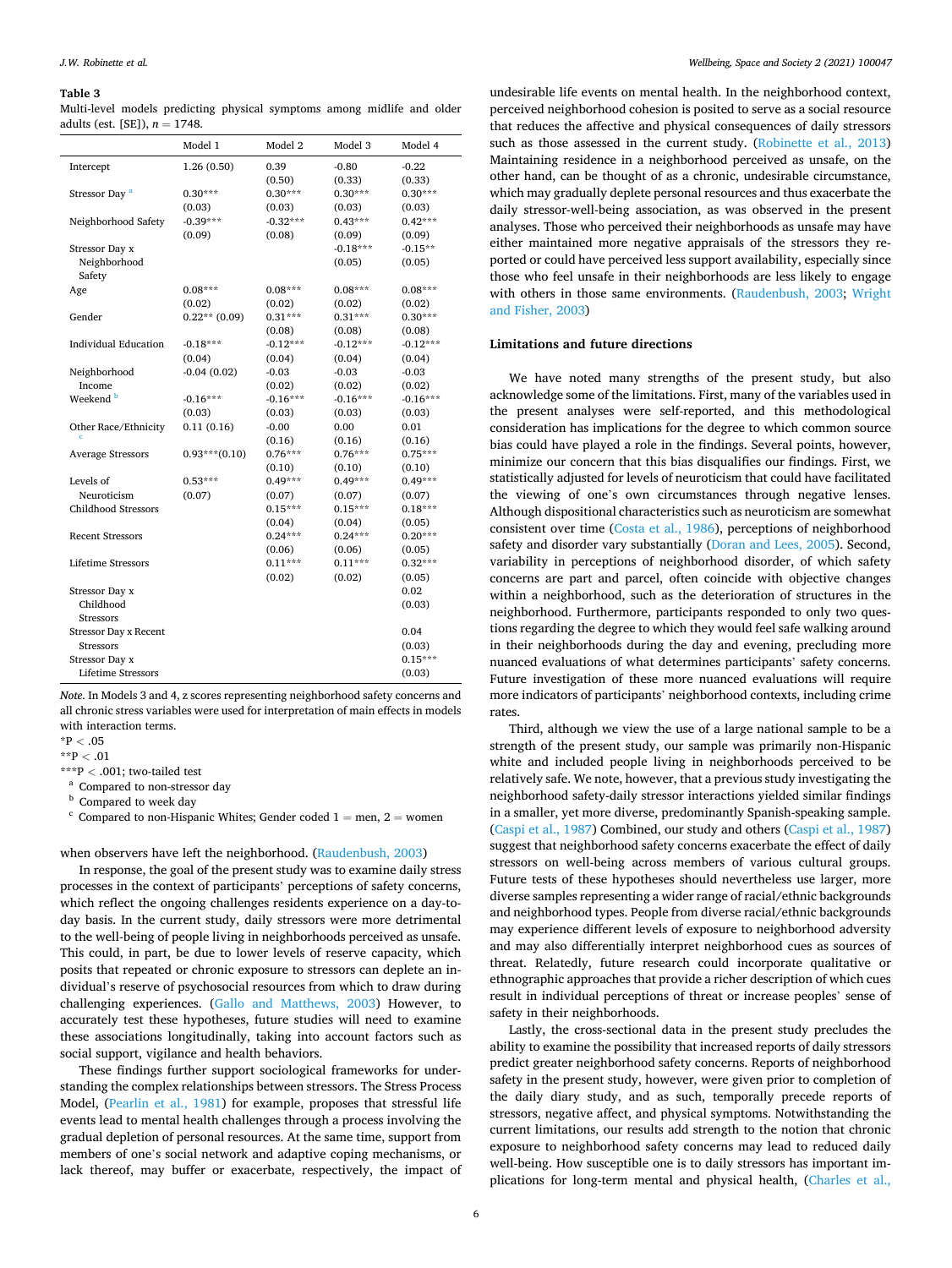<span id="page-8-0"></span>*J.W. Robinette et al.* 



2013; Piazza et al., 2013) and our results indicate how safe one feels in his or her neighborhood may inform individuals' susceptibility.

#### **Conclusions and policy implications**

In the present analyses, we described a potential pathway linking neighborhood safety concerns and health: negative affect and physical symptom responses to daily stressors. The policy implications inherent in this research are that modifiable aspects of neighborhoods which cue potential threats of harm, including signs of physical decay and disorder (trash, vandalism), when improved, may reduce safety concerns and increase neighborhood-level sociability. Reduced safety concerns and increased sociability together may reduce the toll that daily stressors take on our daily well-being, which is important for both mental and physical health. Despite the literature indicating links between neighborhood features and individuals' health, neighborhood interventions have proven difficult. [\(Haymann and Fischer, 2003](#page-9-0)) One reason for this is that it remains mostly unclear how best to change neighborhoods for the purpose of improving health. However, the present results indicate the importance of identifying factors related to the degree to which people feel safe in their neighborhoods. By increasing perceived neighborhood safety, it may be possible to improve residents' daily health and well-being, which could have long-term repercussions for overall health.

#### **Declaration of Competing Interests**

The authors declare that they have no known competing financial interests or personal relationships that could have appeared to influence the work reported in this paper.

#### **Acknowledgment**

This work was supported by a National Institutes of Health/National Institute on Aging training grant (T32-AG000037-37); a NIH/NIA career development grant (K99AG055699-02 4R00AG055699-03 to the first author); and a NIH/NIA grant (R03-AG047955 to the second author).

#### **References**

[Sliwinski, M.J., Almeida, D.M., Smyth, J., Stawski, R.S., 2009. Intraindividual change](http://refhub.elsevier.com/S2666-5581(21)00020-8/sbref0001)  [and variability in daily stress processes: Findings from two measurement-burst dairy](http://refhub.elsevier.com/S2666-5581(21)00020-8/sbref0001)  [studies. Psychol. Aging 24, 828](http://refhub.elsevier.com/S2666-5581(21)00020-8/sbref0001)–840, 10.1037/a0017925.

**Fig. 2.** Neighborhood safety x stressor interaction in relation to physical symptoms among midlife and older adults. A dichotomous perceived neighborhood safety variable was constructed for visualization purposes only, where individuals providing the highest rating of neighborhood safety (a value of 4 on a 1-4 scale) were coded as Safe, and all others were coded as Not Safe, given the strong skewness of the neighborhood safety variable. Figure adjusted for race/ethnicity, individual education, sex, age, levels of neuroticism, neighborhood income, mean number of stressors over the diary period, weekday versus weekend day, and chronic stressors in childhood, adulthood, and over the lifespan as well as interactions between these sources of chronic stress and self-reported daily stressors.

- [Charles, S.T., Piazza, J.R., Mogle, J., Sliwinski, M., Almeida, D.M., 2013. The wear-and](http://refhub.elsevier.com/S2666-5581(21)00020-8/sbref0002)  [tear of daily stressors on mental health. Psychol. Sci. 24, 733](http://refhub.elsevier.com/S2666-5581(21)00020-8/sbref0002)–741 doi: 10.1177/ [0956797612462222.](http://refhub.elsevier.com/S2666-5581(21)00020-8/sbref0002)
- [Leger, K.A., Charles, S.T., Ayanian, J.Z., Almeida, D.M., 2016. The association of daily](http://refhub.elsevier.com/S2666-5581(21)00020-8/sbref0003)  [physical symptoms and future health. Soc. Sci. Med. 143, 241](http://refhub.elsevier.com/S2666-5581(21)00020-8/sbref0003)–248.
- [Piazza, J.R., Charles, S.T., Slwinski, M., Mogle, J., Almeida, D.M., 2013. Affective](http://refhub.elsevier.com/S2666-5581(21)00020-8/sbref0004)  [reactivity to daily stressors and long-term risk of reporting a chronic health](http://refhub.elsevier.com/S2666-5581(21)00020-8/sbref0004)  condition. Ann. Behav. Med. 45, 110–[120 doi: 10.1007/s12160-012-9423-0.](http://refhub.elsevier.com/S2666-5581(21)00020-8/sbref0004)
- [Aneshensel, C.S., 2010. Neighborhood as a social context of the stress process. In:](http://refhub.elsevier.com/S2666-5581(21)00020-8/sbref0005) [Avison, W.R., Aneshensel, C.S., Schieman, S., Wheaton, B. \(Eds.\), Advances in the](http://refhub.elsevier.com/S2666-5581(21)00020-8/sbref0005) [Conceptualization of the Stress Process. Springer, New York, NY, pp. 35](http://refhub.elsevier.com/S2666-5581(21)00020-8/sbref0005)–52.
- [Diez Roux, A.V., Mair, C., 2010. Neighborhoods and health. Ann. N. Y. Acad. Sci. 1186,](http://refhub.elsevier.com/S2666-5581(21)00020-8/sbref0006)  125–[145](http://refhub.elsevier.com/S2666-5581(21)00020-8/sbref0006).
- [Baum, B., Ziersch, A.M., Zhang, G., Osborne, K., 2009. Do perceived neighbourhood](http://refhub.elsevier.com/S2666-5581(21)00020-8/sbref0007) [cohesion and safety contribute to neighborhood in health? Health Place 15,](http://refhub.elsevier.com/S2666-5581(21)00020-8/sbref0007)  925–[934, 10.1016/j.healthplace.2009.02.013](http://refhub.elsevier.com/S2666-5581(21)00020-8/sbref0007).
- [Robinette, J.W., Boardman, J.D., Crimmins, E., 2019. Differential vulnerability to](http://refhub.elsevier.com/S2666-5581(21)00020-8/sbref0008) [neighborhood disorder: a gene x environment interaction study. J. Epidemiol.](http://refhub.elsevier.com/S2666-5581(21)00020-8/sbref0008)  Commun. H 73 (5), 388–[392 doi:10.1136/jech-2018-211373](http://refhub.elsevier.com/S2666-5581(21)00020-8/sbref0008).
- [Robinette, J.W., Charles, S.T., Gruenewald, T.L., 2017. Neighborhood cohesion,](http://refhub.elsevier.com/S2666-5581(21)00020-8/sbref0009)  [neighborhood disorder, and cardiometabolic risk. Soc. Sci. Med. 198, 70](http://refhub.elsevier.com/S2666-5581(21)00020-8/sbref0009)–76, [10.1016/j.socscimed.2017.12.025.](http://refhub.elsevier.com/S2666-5581(21)00020-8/sbref0009)
- [Wen, M., Hawkley, C., Cacioppo, J.T., 2006. Objective and perceived neighborhood](http://refhub.elsevier.com/S2666-5581(21)00020-8/sbref0010)  [environment, individual SES and psychosocial factors, and self-rated health: an](http://refhub.elsevier.com/S2666-5581(21)00020-8/sbref0010) [analysis of older adults in Cook County, Illinois. Soc. Sci. Med. 63, 2575](http://refhub.elsevier.com/S2666-5581(21)00020-8/sbref0010)–2590 doi: [10.1016/j.socscimed.2006.06.025.](http://refhub.elsevier.com/S2666-5581(21)00020-8/sbref0010)
- [Robinette, J.W., Beam, R.C., 2018. A genetically-informed study of neighborhoods and](http://refhub.elsevier.com/S2666-5581(21)00020-8/sbref0011) [health: results from the MIDUS twin sample. J. Gerontol. B Soc. Sci. doi: 10.1093/](http://refhub.elsevier.com/S2666-5581(21)00020-8/sbref0011)  [geronb/gby157](http://refhub.elsevier.com/S2666-5581(21)00020-8/sbref0011).
- [Robinette, J.W., Charles, S.T., Gruenewald, T.L., 2016. Vigilant at home: longitudinal](http://refhub.elsevier.com/S2666-5581(21)00020-8/sbref0012)  [analyses of neighborhood safety perceptions and health. SSM Popul. Health 2,](http://refhub.elsevier.com/S2666-5581(21)00020-8/sbref0012)  525–[530, 10.1016/j.ssmph.2016.06.004.](http://refhub.elsevier.com/S2666-5581(21)00020-8/sbref0012)
- [Bennett, G.G., McNeill, L.H., Wolin, K.Y., Duncan, D.T., Puleo, E., Emmons, K.M., 2007.](http://refhub.elsevier.com/S2666-5581(21)00020-8/sbref0013)  [Safe to walk? Neighborhood safety and physical activity among public housing](http://refhub.elsevier.com/S2666-5581(21)00020-8/sbref0013) residents. PLoS Med. 4, 1599–[1606 doi: 10.1371/journal.pmed.0040306](http://refhub.elsevier.com/S2666-5581(21)00020-8/sbref0013).
- [Meyer, O.L., Castro-Schilo, L., Aguilar-Gaxiola, S., 2014. Determinants of mental health](http://refhub.elsevier.com/S2666-5581(21)00020-8/sbref0014)  [and self-rated health: a model of socioeconomic status, neighborhood safety, and](http://refhub.elsevier.com/S2666-5581(21)00020-8/sbref0014)  [physical activity. Am. J. Public Health 104, 1734](http://refhub.elsevier.com/S2666-5581(21)00020-8/sbref0014)–1741 doi: 10.2015/ [AJPH.2014.302003.](http://refhub.elsevier.com/S2666-5581(21)00020-8/sbref0014)
- [Assari, S., Caldwel, C.H., Zimmerman, M.A., 2015. Perceived neighborhood safety during](http://refhub.elsevier.com/S2666-5581(21)00020-8/sbref0015)  [adolescence predicts subsequent deterioration of subjective health two decades later:](http://refhub.elsevier.com/S2666-5581(21)00020-8/sbref0015)  [gender differences in a racially-diverse sample. Int. J. Prev. Med. 6, 117 doi:](http://refhub.elsevier.com/S2666-5581(21)00020-8/sbref0015)  [10.4103/2008-7802.170431](http://refhub.elsevier.com/S2666-5581(21)00020-8/sbref0015).
- [Robinette, J.W., Charles, S.T., Mogle, J.A., Almeida, D., 2013. Neighborhood cohesion](http://refhub.elsevier.com/S2666-5581(21)00020-8/sbref0016) [and daily well-being: Results from a diary study. Soc. Sci. Med. 96, 174](http://refhub.elsevier.com/S2666-5581(21)00020-8/sbref0016)–182, [10.1016/j.socscimed.2013.07.027.](http://refhub.elsevier.com/S2666-5581(21)00020-8/sbref0016)
- [Almeida, D.M., 2005. Resilience and vulnerability to daily stressors assessed via diary](http://refhub.elsevier.com/S2666-5581(21)00020-8/sbref0017)  methods. Curr. Dir. Psychol. Sci. 14, 62–[68 doi: 10.1111/j.0963-7214.2005.00336.x.](http://refhub.elsevier.com/S2666-5581(21)00020-8/sbref0017)
- [Raudenbush, S.W., 2003. The quantitative assessment of neighborhood social](http://refhub.elsevier.com/S2666-5581(21)00020-8/sbref0018) [environments. In: Kawachi, I., Berkman, L.F. \(Eds.\), Neighborhoods and Health.](http://refhub.elsevier.com/S2666-5581(21)00020-8/sbref0018)  [Oxford University Press, New York, NY, pp. 112](http://refhub.elsevier.com/S2666-5581(21)00020-8/sbref0018)–131.
- [Wright, R.J., Fisher, E.B., 2003. Putting asthma into context: community influences on](http://refhub.elsevier.com/S2666-5581(21)00020-8/sbref0019) [risk, behavior, and intervention. In: Kawachi, I., Berkman, L.F. \(Eds.\),](http://refhub.elsevier.com/S2666-5581(21)00020-8/sbref0019)  [Neighborhoods and Health. Oxford University Press, New York, NY, pp. 233](http://refhub.elsevier.com/S2666-5581(21)00020-8/sbref0019)–262.